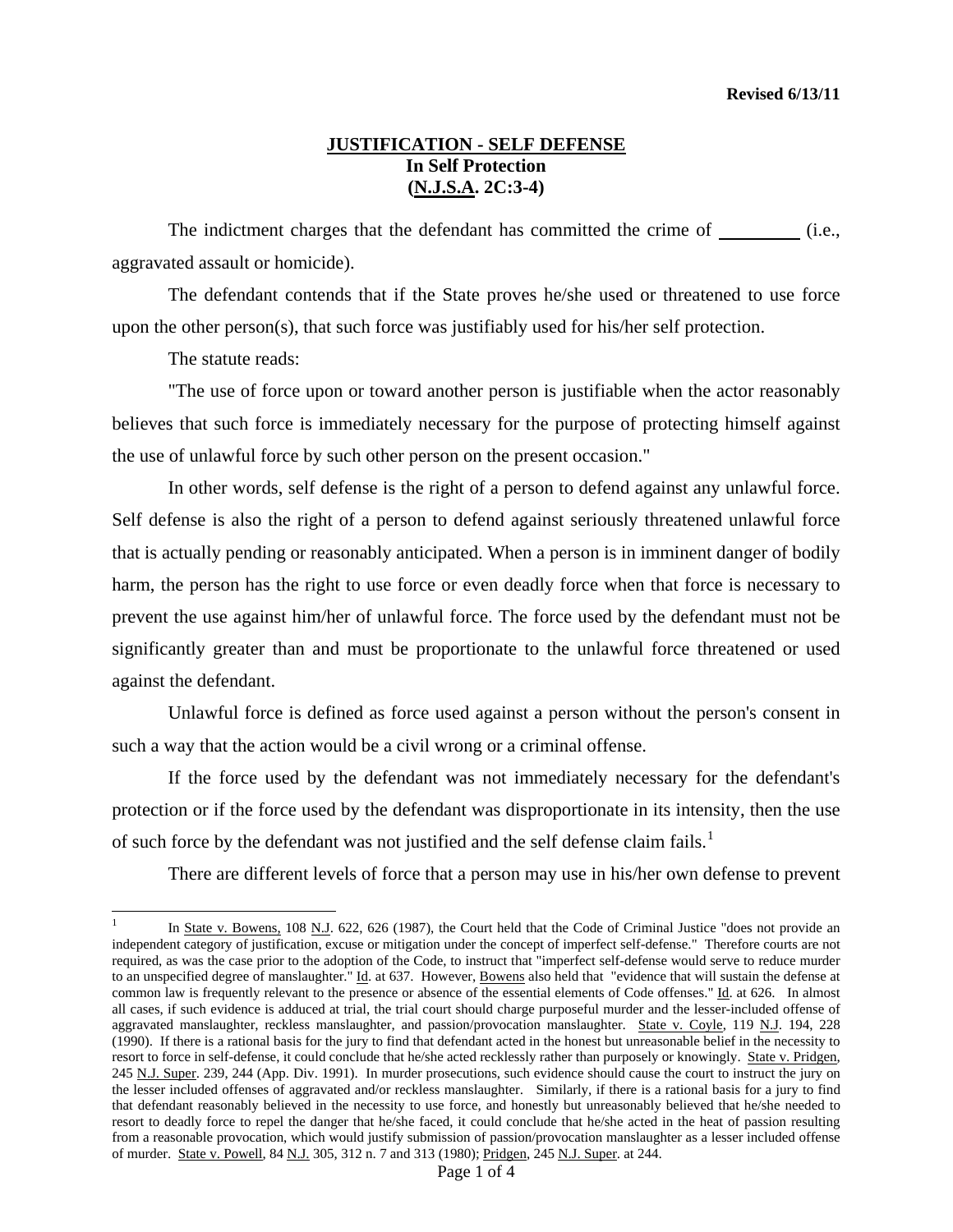unlawful harm.

 The defendant can only use that amount or degree of force that he/she reasonably believes is necessary to protect himself/herself against harm. If the defendant is attempting to protect himself/herself against exposure to death or the substantial danger of serious bodily harm, he/she may resort to the use of deadly force. Otherwise, he/she may only resort to non-deadly force.

## **Deadly Force**

 The use of deadly force may be justified only to defend against force or the threat of force of nearly equal severity and is not justifiable unless the defendant reasonably believes that such force is necessary to protect himself/herself against death or serious bodily harm. Deadly force is defined as force that the defendant uses with the purpose of causing or which he/she knows to create a substantial risk of causing death or serious bodily harm. By serious bodily harm we mean an injury that creates a substantial risk of death or which causes serious permanent disfigurement or which causes a protracted loss or impairment of the function of any bodily member or organ.<sup>[2](#page-0-1)</sup> For example, if one were to purposely fire a firearm in the direction of another person, that would be an example of deadly force. A mere threat with a firearm, however, intended only to make the victim of the threat believe that the defendant will use the firearm if necessary is not an example of deadly force.

 One cannot respond with deadly force to a threat of or even an actual minor attack. For example, a slap or an imminent threat of being pushed in a crowd would not ordinarily justify the use of deadly force to defend against such unlawful conduct. Therefore, you must first determine whether the defendant used deadly force. If you find that the defendant did so, then you must determine if the defendant reasonably believes he/she had to use deadly force to defend against the unlawful conduct of another.

<span id="page-1-0"></span> A reasonable belief is one which would be held by a person of ordinary prudence and intelligence situated as this defendant was. Self defense exonerates a person who uses force in the reasonable belief that such action was necessary to prevent his or her death or serious injury, even though his/her belief was later proven mistaken. Accordingly, the law requires only a

 $\frac{1}{2}$  If appropriate, charge the following: "Serious bodily injury may also mean bodily harm that results from aggravated sexual assault or sexual assault."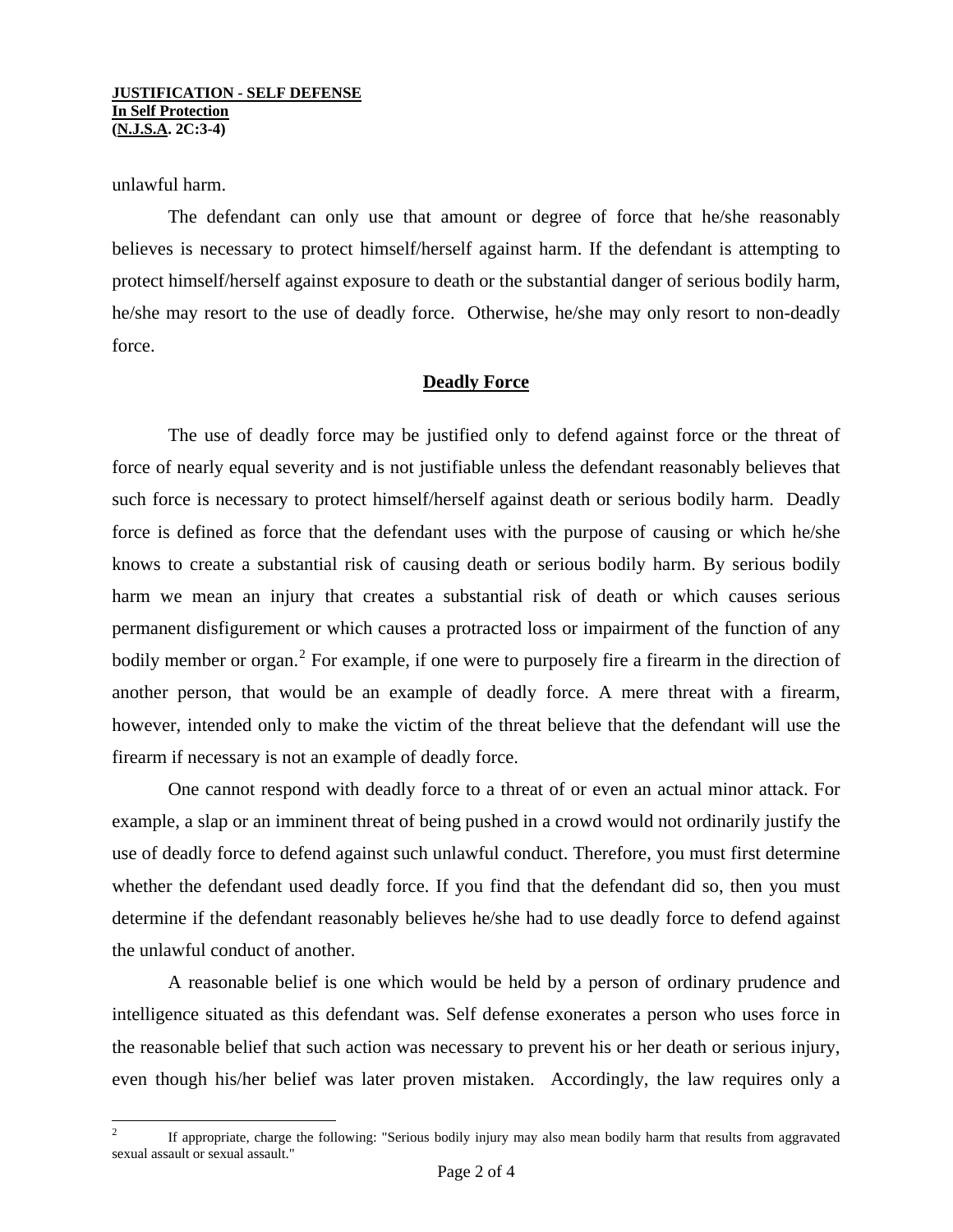reasonable, not necessarily a correct, judgment.<sup>[3](#page-1-0)</sup>

 Even if you find that the use of deadly force was reasonable, there are limitations on the use of deadly force. If you find that the defendant, with the purpose of causing death or serious bodily harm to another person, provoked or incited the use of force against himself/herself in the same encounter, then the defense is not available to him/her.

 If you find that the defendant knew that he/she could avoid the necessity of using deadly force by retreating, provided that the defendant knew he/she could do so with complete safety, then the defense is not available to him/her.<sup>[4](#page-2-0)</sup> [CHARGE WHERE APPLICABLE: A dwelling includes a porch or other similar structure. $]^{5}$  $]^{5}$  $]^{5}$ 

 In your inquiry as to whether a defendant who resorted to deadly force knew that an opportunity to retreat with complete safety was available, the total circumstances including the attendant excitement accompanying the situation must be considered.

## **Non-Deadly Force**

 A person may also use non-deadly force in his/her own defense. If you find that this defendant did use non-deadly force to defend himself/herself, then you must determine whether that force was justified.

 The same reasonable belief standard that I explained to you when discussing deadly force applies.

 A person may use non-deadly force to protect himself/herself if the following conditions exist:

- 1. The person reasonably believes he/she must use force and
- 2. The person reasonably believes that the use of force was immediately necessary and
- 3. The person reasonably believes he/she is using force to defend

 $\overline{a}$ 

<sup>3</sup> In State v. Rodriguez, 195 N.J. 165, 171-72 (2008), the Supreme Court held that a valid claim of self-defense "would entitle [a defendant] to an exoneration of criminal liability" on all charges relating to his or her alleged aggressor, including aggravated or reckless manslaughter or assault, because a "person who kills in the honest and reasonable belief that the protection of his own life requires the use of deadly force does not kill recklessly." However, "it is another question if the use of force to protect one's self recklessly endangers innocent third parties...." Id.; N.J.S.A. 2C:3-9c. The Court did not expand upon the latter concept because the third party scenario was not implicated in Rodriguez. 4

<span id="page-2-1"></span><span id="page-2-0"></span>An exception to the rule of retreat, however, is that a person need not retreat from his or her own dwelling, including the porch, unless he or she was the initial aggressor.  $\underline{N.J.S.A}$ .  $2C:3-4b(2)(b)(i)$ .<br><sup>5</sup> State v. Martinez, 229 N.J. Super. 583, 604 (App. Div. 1989).

Page 3 of 4